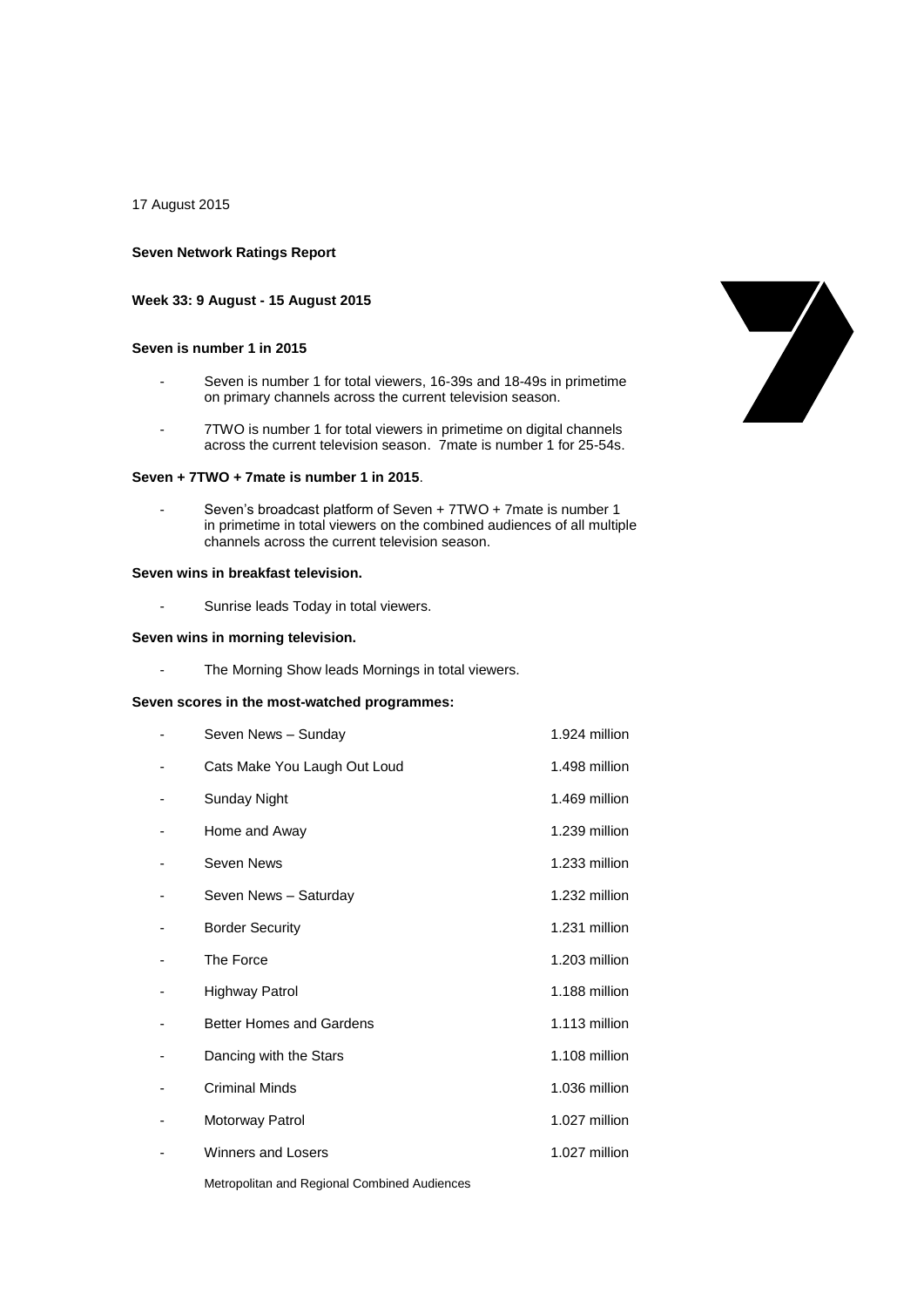### **Primetime audience demographics for primary channels**

| 6:00pm-midnight Week 33, 2015 |       |       |       |       |            |  |
|-------------------------------|-------|-------|-------|-------|------------|--|
| <b>Audience shares</b>        | Seven | Nine  | Ten   | ABC.  | <b>SBS</b> |  |
| All People                    | 18.4% | 20.9% | 12.4% | 13.2% | 5.4%       |  |
| $16 - 39s$                    | 18.0% | 21.6% | 16.8% | 6.1%  | 4.0%       |  |
| $18 - 49s$                    | 17.9% | 22.2% | 16.4% | 6.9%  | 4.3%       |  |
| $25 - 54s$                    | 18.2% | 22.5% | 15.6% | 7.8%  | 4.7%       |  |

### **Primetime audience demographics for digital channels**

| 6:00pm-midnight Week 33, 2015 |         |         |        |            |  |
|-------------------------------|---------|---------|--------|------------|--|
| <b>Audience shares</b>        | Total   | 16-39s  | 18-49s | $25 - 54s$ |  |
| 7TWO                          | 5.1%    | 1.7%    | 2.1%   | 2.4%       |  |
| 7 <sub>mate</sub>             | 4.4%    | 6.1%    | 5.9%   | 5.8%       |  |
| GO!                           | 4.8%    | 6.0%    | 5.8%   | 5.5%       |  |
| Gem                           | 3.2%    | $3.7\%$ | 3.2%   | 3.1%       |  |
| One                           | $3.0\%$ | 3.5%    | 3.8%   | 3.9%       |  |
| Eleven                        | 3.0%    | 5.8%    | 4.9%   | 4.3%       |  |
| ABC <sub>2</sub>              | 3.1%    | $3.7\%$ | 3.4%   | 3.2%       |  |
| ABC3                          | $0.6\%$ | 0.5%    | 0.5%   | 0.4%       |  |
| ABC News 24                   | 1.2%    | 0.8%    | 0.9%   | 1.0%       |  |
| SBS <sub>2</sub>              | 1.1%    | 1.7%    | 1.5%   | 1.5%       |  |
| NITV:                         | 0.2%    | 0.3%    | 0.2%   | 0.1%       |  |

# **Primetime audience demographics for combined audiences of all channels**.

| 6:00pm-midnight Week 33, 2015 |       |       |       |       |            |  |
|-------------------------------|-------|-------|-------|-------|------------|--|
| <b>Audience shares</b>        | Seven | Nine  | Ten   | ABC   | <b>SBS</b> |  |
| All People                    | 27.9% | 28.9% | 18.4% | 18.0% | 6.7%       |  |
| 16-39s                        | 25.7% | 31.2% | 26.2% | 11.0% | 5.9%       |  |
| 18-49s                        | 26.0% | 31.2% | 25.1% | 11.6% | 6.0%       |  |
| 25-54s                        | 26.4% | 31.1% | 23.8% | 12.4% | 6.3%       |  |

FTA Channels and Total TV

Copyright Oztam Data: Consolidated (Live + As Live + TSV) and Overnight (Live + As Live).

# **Primetime Programming Analysis**

## **Sunday**

- Seven wins in breakfast television. Weekend Sunrise is up 20% on Weekend Today.
- Seven wins in primetime on digital channels.
	- 7mate is the most-watched digital channel for total viewers, 16-39s, 18-49s and 25-54s.
- Seven scores in the most-watched programmes:

| <b>All People</b>      |    | $25 - 54s$          |    |
|------------------------|----|---------------------|----|
| Seven News             | #3 | Seven News          | #4 |
| Sunday Night           | #6 | Sunday Night        | #5 |
| Dancing with the Stars | #8 |                     |    |
| 16-39s                 |    | $18 - 49s$          |    |
| Seven News             | #5 | Seven News          | #4 |
| <b>Sunday Night</b>    | #7 | <b>Sunday Night</b> | #6 |

- **AFL on Seven: Sunday Afternoon Football** dominates in total viewers, 16-39s, 18-49s and 25-54s across its broadcast markets on Seven.
- **Sunday Night** (0.895 million) ranks in Sunday's top ten most-watched programmes for total viewers, 16-39s, 18-49s and 25-54s.
- **Dancing with the Stars** (0.673 million) ranks in Sunday's top ten most-watched programmes for total viewers.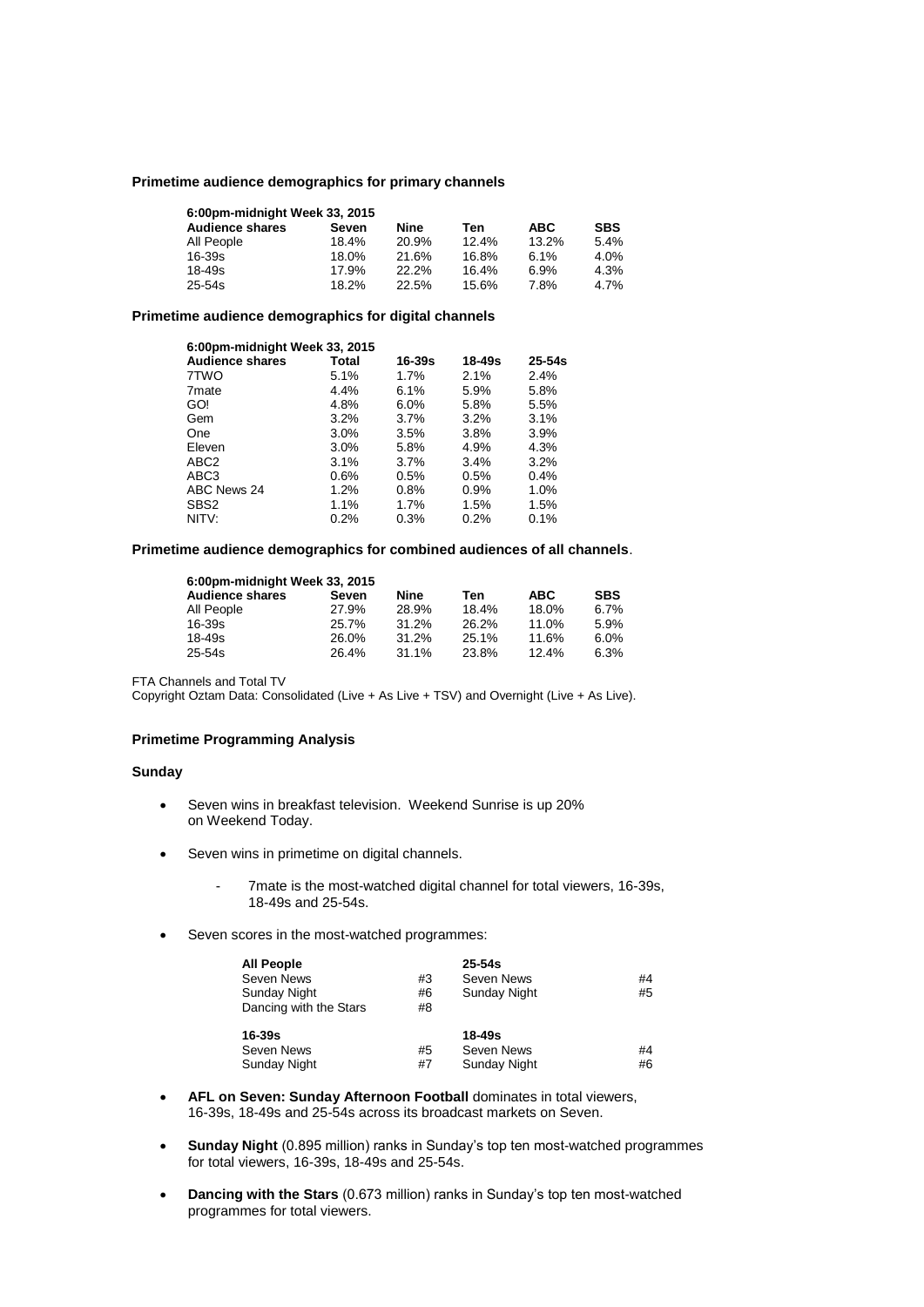## **Monday**

- Seven wins in primetime on digital channels.
	- 7TWO is the most-watched digital channel for total viewers.
- Seven scores in the most-watched programmes:

| <b>All People</b><br><b>Seven News</b><br>Seven News - Today Tonight         | #3<br>#4       | $25 - 54s$<br><b>Highway Patrol</b><br>Motorway Patrol<br>Seven News - Today Tonight | #5<br>#8<br>#9 |
|------------------------------------------------------------------------------|----------------|--------------------------------------------------------------------------------------|----------------|
| $16-39s$<br><b>Highway Patrol</b><br>Home and Away<br><b>Motorway Patrol</b> | #3<br>#6<br>#7 | 18-49s<br><b>Highway Patrol</b><br>Motorway Patrol<br>Home and Away                  | #3<br>#8<br>#9 |

### **Tuesday**

- Seven wins in primetime on primary channels.
	- Seven is number 1 for total viewers, 16-39s, 18-49s and 25-54s.
	- Seven is up 4% on Nine and up 40% on Ten in total viewers.
	- Seven ties with Nine and is up 26% on Ten in 16-39s. Seven is up 5% on Nine and up 26% on Ten in 18-49s. Seven is up 3% on Nine and up 28% on Ten in 25-54s.
- Seven wins in primetime on digital channels.
	- 7TWO is the most-watched digital channel for total viewers.
- Seven wins in primetime on combined audiences.
	- Seven + 7TWO + 7mate is number one for total viewers on the combined audiences of all channels.
	- Seven + 7TWO + 7mate is up 6% on Nine + Go + Gem and up 43% on Ten + One + Eleven in total viewers.
- Seven wins in breakfast television. Sunrise is up 10% on Today.
- Seven wins in morning television. The Morning Show is up 19% on Mornings.
- Seven scores in the most-watched programmes:

| <b>All People</b>            |     | $25 - 54s$                   |     |
|------------------------------|-----|------------------------------|-----|
| Seven News                   | #3  | Cats Make You Laugh Out Loud | #2  |
| Seven News - Today Tonight   | #5  | <b>Winners and Losers</b>    | #7  |
| Cats Make You Laugh Out Loud | #6  | <b>Winners and Losers</b>    | #8  |
| Home and Away                | #9  | Seven News                   | #10 |
| 16-39s                       |     | $18 - 49s$                   |     |
| Cats Make You Laugh Out Loud | #2  | Cats Make You Laugh Out Loud | #2  |
| Home and Away                | #6  | <b>Winners and Losers</b>    | #7  |
| <b>Winners and Losers</b>    | #9  | <b>Winners and Losers</b>    | #9  |
| <b>Winners and Losers</b>    | #10 | Home and Away                | #10 |

- **Cats Make You Laugh Out Loud** (0.917 million) peaks at 1.118 million, wins its timeslot and is one of Tuesday's top two most-watched programmes for 16-39s, 18-49s and 25-54s.
- **Winners and Losers** Episode 1 (0.609 million) ranks in Tuesday's top ten most-watched programmes for 16-39s, 18-49s and 25-54s. Episode 2 (0.587 million) wins in total viewers, 16-39s, 18-49s and 25-54s.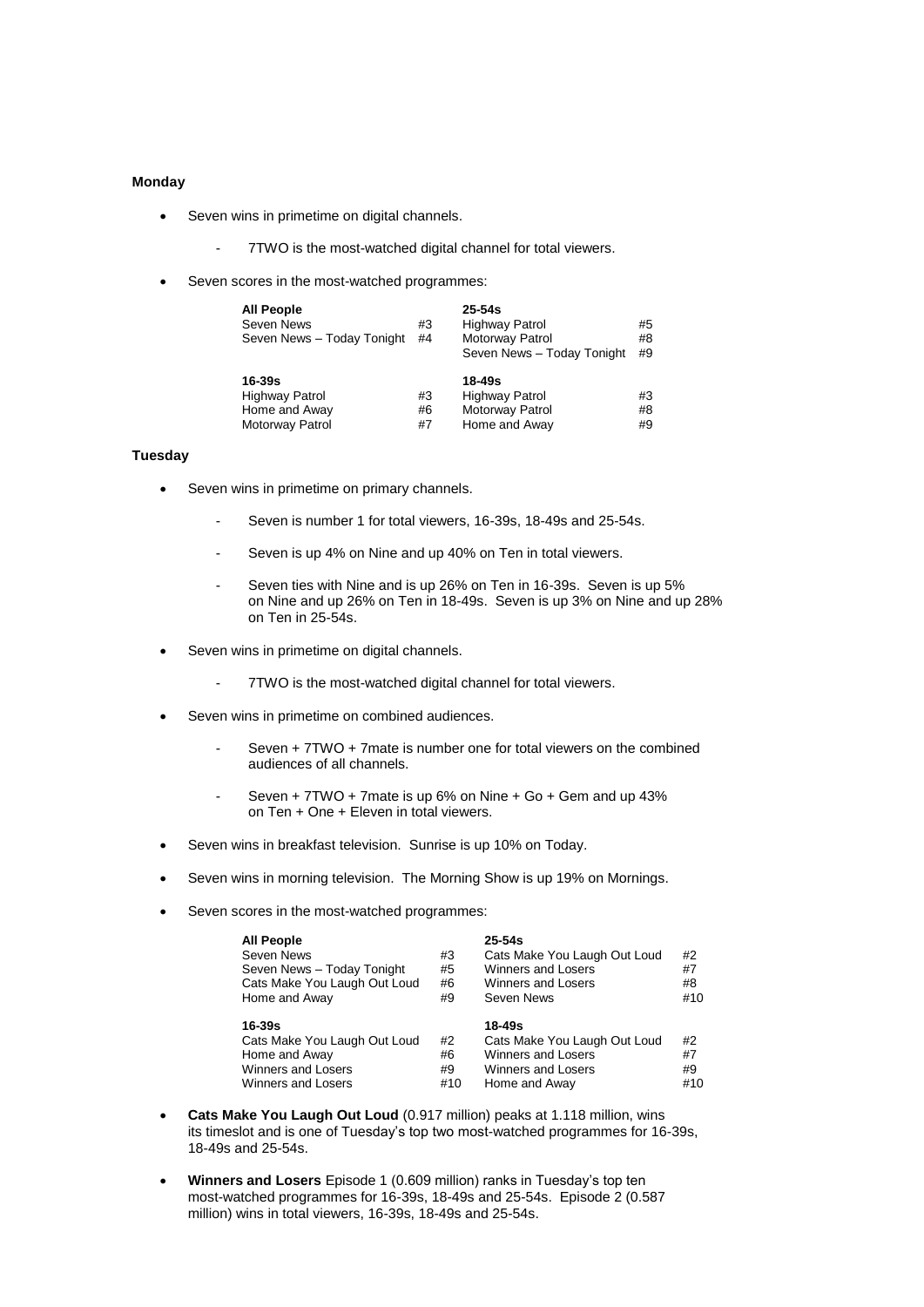## **Wednesday**

- Seven wins in primetime on primary channels.
	- Seven is number 1 for total viewers.
- Seven wins in primetime on digital channels.
	- 7TWO is the most-watched digital channel for total viewers.
- Seven wins in primetime on combined audiences.
	- Seven + 7TWO + 7mate is number one for total viewers on the combined audiences of all channels.
	- Seven + 7TWO + 7mate leads Nine + Go + Gem and is up 30% on Ten + One + Eleven in total viewers.
- Seven wins in morning television. The Morning Show leads Mornings.
- Seven scores in the most-watched programmes:

| <b>All People</b><br>Seven News<br>Seven News - Today Tonight<br>Home and Away<br><b>Border Security</b>              | #3<br>#5<br>#8<br>#10       | $25 - 54s$<br>Seven News - Today Tonight<br>Seven News<br>Criminal Minds       | #7<br>#8<br>#9  |
|-----------------------------------------------------------------------------------------------------------------------|-----------------------------|--------------------------------------------------------------------------------|-----------------|
| 16-39s<br><b>Border Security</b><br>Home and Away<br>The Force<br><b>Criminal Minds</b><br>Seven News - Today Tonight | #3<br>#4<br>#5<br>#8<br>#10 | 18-49s<br><b>Criminal Minds</b><br>Seven News - Today Tonight<br>Home and Away | #7<br>#8<br>#10 |

## **Thursday**

- Seven wins in breakfast television. Sunrise leads Today.
- Seven wins in morning television. The Morning Show leads Mornings.
- Seven wins in primetime on digital channels.
	- 7TWO is the most-watched digital channel for total viewers.

### **Friday**

- Seven wins in primetime on primary channels.
	- Seven is number 1 for total viewers: up 6% on Nine and up 74% on Ten.
- Seven wins in primetime on combined audiences.
	- Seven + 7TWO + 7mate is number one for total viewers on the combined audiences of all channels.
	- Seven + 7TWO + 7mate is up 11% on Nine + Go + Gem and up 89% on Ten + One + Eleven in total viewers.
- **AFL on Seven: Friday Night Football** dominates in total viewers, 16-39s, 18-49s and 25-54s across its primetime broadcasts on Seven.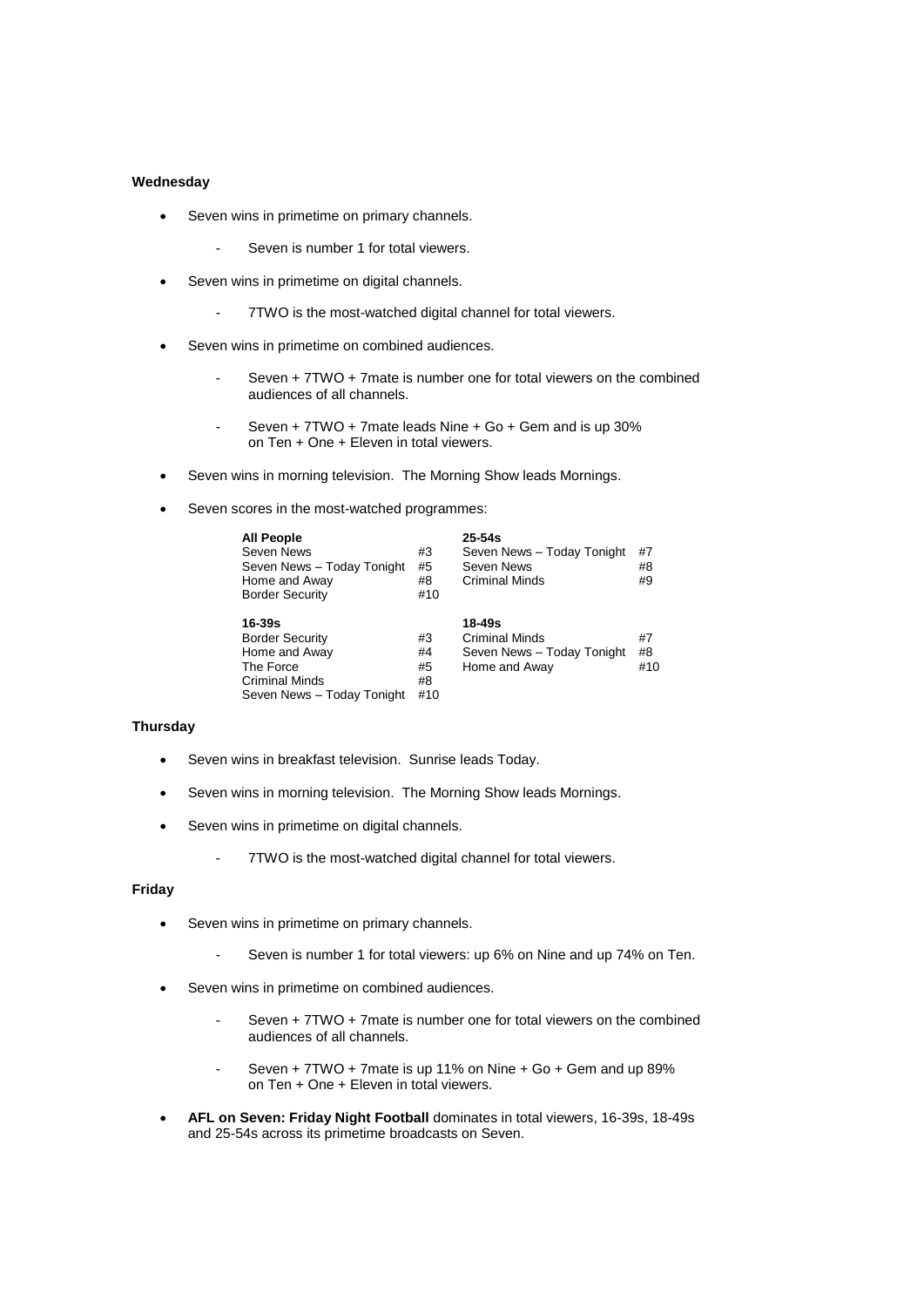# **Saturday**

- Seven wins in primetime on primary channels.
	- Seven is number 1 for total viewers, 16-39s, 18-49s and 25-54s.
	- Seven is up 58% on Nine and up 126% on Ten in total viewers.
	- Seven is up 48% on Nine and up 73% on Ten in 16-39s. Seven is up 58% on Nine and up 84% on Ten in 18-49s. Seven is up 66% on Nine and up 109% on Ten in 25-54s.
- Seven wins in primetime on combined audiences.
	- Seven + 7TWO + 7mate is number one for total viewers, 16-39s, 18-49s and 25-54s on the combined audiences of all channels.
	- Seven (Seven + 7TWO) + 7mate is up 28% on Nine (Nine + Go + Gem) and up 87% on Ten (Ten + One + Eleven) in total viewers.
	- Seven is up 9% on Nine and up 43% on Ten in 16-39s. Seven is up 21% on Nine and up 49% on Ten in 18-49s. Seven is up 30% on Nine and up 63% on Ten in 25-54s
- Seven wins in breakfast television. Weekend Sunrise is up 27% on Weekend Today in total viewers across 7:00-10:00am.
- Seven scores in the most-watched programmes:

| <b>All People</b><br><b>Seven News</b><br>The Amazing Spider-Man   | #3<br>#9       | $25 - 54s$<br>Seven News<br>The Amazing Spider-Man<br>AFL on Seven<br>Sunrise | #1<br>#5<br>#7<br>#10 |
|--------------------------------------------------------------------|----------------|-------------------------------------------------------------------------------|-----------------------|
| $16 - 39s$<br>Seven News<br>The Amazing Spider-Man<br>AFL on Seven | #5<br>#6<br>#7 | 18-49s<br>Seven News<br>The Amazing Spider-Man<br>AFL on Seven                | #4<br>#6<br>#8        |

 **AFL on Seven: Saturday Night Football** dominates in total viewers, 16-39s, 18-49s and 25-54s across its primetime broadcasts on Seven – 33 share in total viewers, 39 share in 16-39s, 38 share in 18-49s and 39 share in 25-54s.